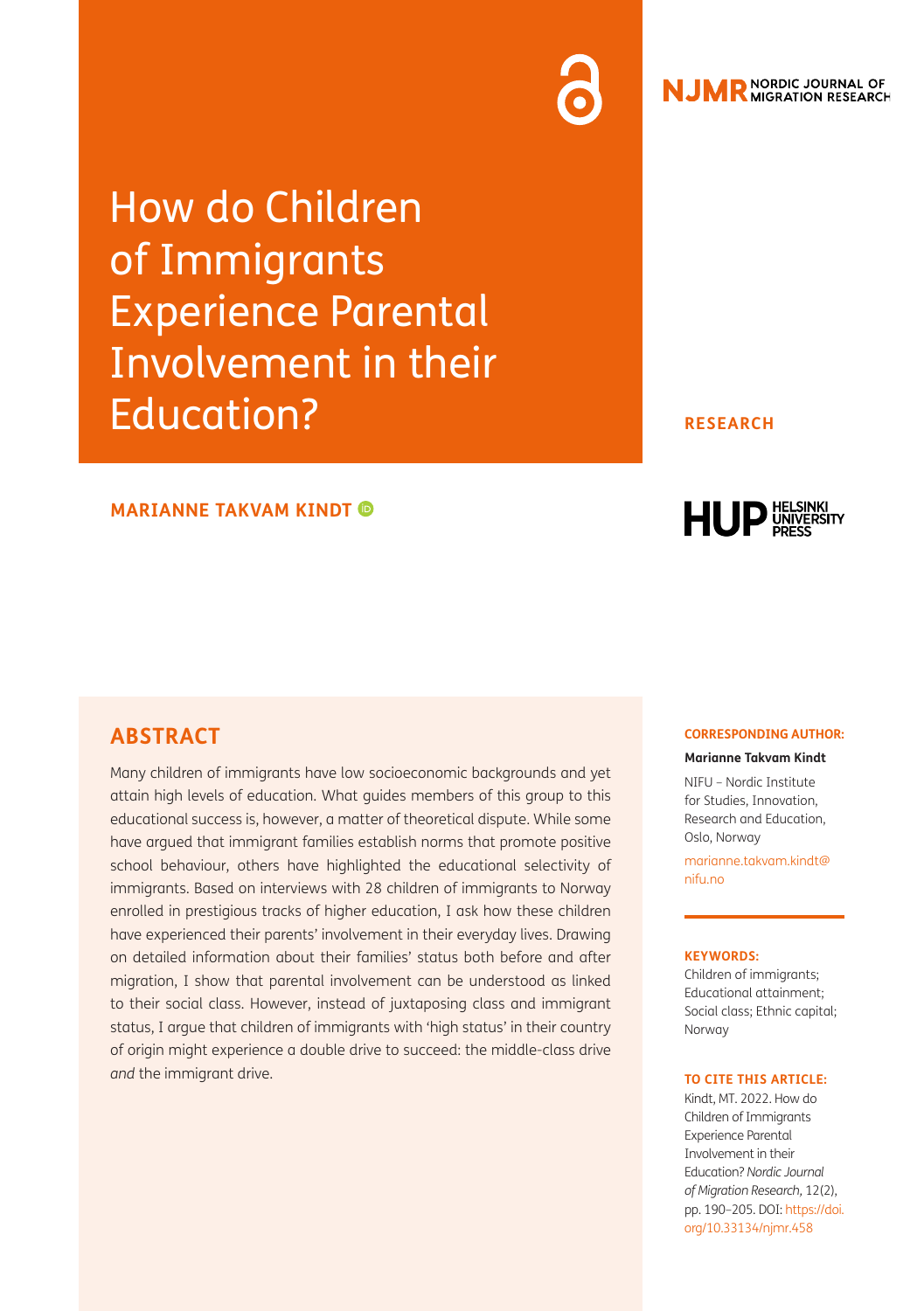### **INTRODUCTION**

In Norway, children of immigrants participate in tertiary education at higher rates than the native majority [\(Hermansen 2016\)](#page-13-0) and tend to choose prestigious educational tracks characterised by comparatively high earnings potentials (Bratsberg, Raaum & Røed 2014; [Schou 2009](#page-15-0)) despite more often coming from lower socioeconomic backgrounds. What guides members of this group to this educational success is, however, a matter of theoretical dispute. While some have portrayed the success of children of immigrants as a story of social mobility against all odds, accounted for by a notion of immigrant culture and drive ([Heath, Rothon & Kilpi 2008;](#page-13-1) [Hermansen](#page-13-0)  [2016](#page-13-0); Midtbøen & Nadim 2021), others argue that the apparent upward mobility is a function of faultily measured cross-country social reproduction [\(Feliciano 2020\)](#page-13-2). The latter group of studies have emphasised that the geographical and historical contexts in which education is completed (contextual attainment) should be taken into account when attempting to understand the processes behind children of immigrants' educational accomplishments [\(Engzell 2019](#page-13-3); [Feliciano & Lanuza 2017](#page-13-4)).

Drawing on 28 in-depth interviews with children of immigrants enrolled in prestigious educational tracks, I aim to illustrate how a contextual and subjective retrospective positioning of immigrants' social class helps illuminate the role of immigrant parents' involvement in their children's upbringing. Drawing on detailed information about their family's status before and after migration, I ask how the interviewees experienced their parents' involvement in their everyday lives. If we integrate an understanding of the parent's social status in the context of the sending society's context, their involvement can be understood as specific to their social class. Many interviewees whose parents had perceived 'high status' in their country of origin had jobs and salaries in Norway indicating low status. Many among this group experienced their parents' involvement as akin to what Lareau [\(2011\)](#page-14-0) calls 'concerted cultivation', a parenting style associated with the educated middle class.

Instead of taking sides with one of the strands in the theoretical dispute of previous research – juxtaposing class and immigrant status – the analyses of this article indicate that these factors interplay and pull in the same direction. More specifically, the feeling of having to 'prove oneself', which is integral to the immigrant drive ([Friberg](#page-13-5)  [2019](#page-13-5)), might also engender a 'concerted cultivation' style of parenting. Immigrant parents' experiences of racism and discrimination, and the resulting fear that their children might not enjoy the same privileges as enjoyed by the white majority, could also trigger a 'safe' strategy of working toward high-status goals on their behalf [\(Vincent et al. 2013](#page-15-1)). Thus, children of immigrants with 'high status' in their country of origin might experience a double drive to succeed: the middle-class drive and the immigrant drive.

This article makes two important contributions. First, and empirically, it adds to and nuances a relatively new literature that identifies immigrant selectivity as accounting for children of immigrants' intergenerational mobility. Second, and theoretically, the article is to my knowledge, one of few studies to apply Lareau's ([2011\)](#page-14-0) theoretical framework to study the everyday lives of children of immigrants. By doing this, the article makes it evident that the educational achievement of children of immigrants' is not simply *either* a story of social mobility *or* a story about cross-country social reproduction. Rather, we need a heterogenous set of explanations to understand different educational outcomes among different groups of children of immigrants.

Kindt **191** *Nordic Journal of Migration Research* DOI: [10.33134/njmr.458](https://doi.org/10.33134/njmr.458)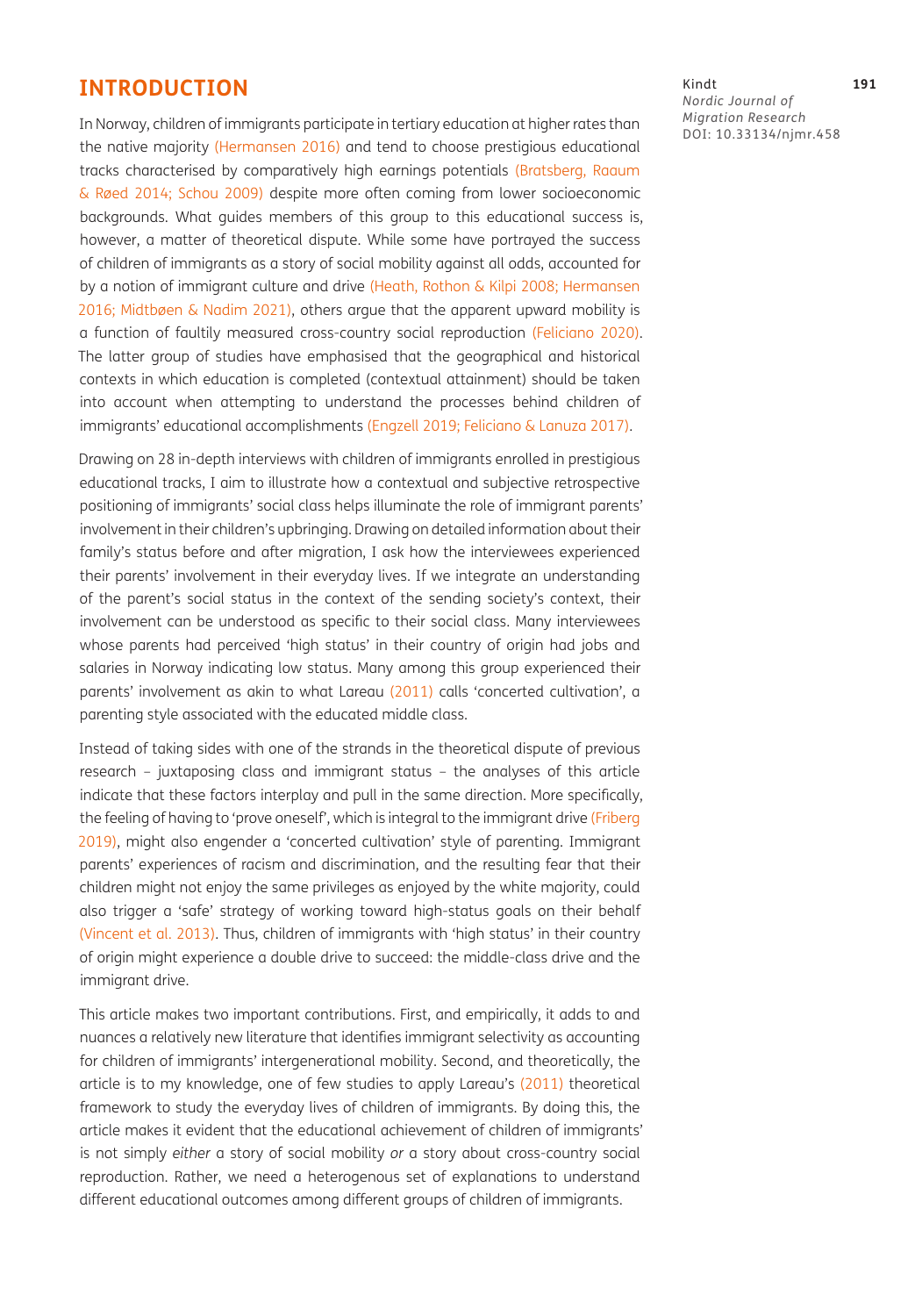# **RESOURCES FOR EDUCATION IN IMMIGRANT COMMUNITIES AND FAMILIES**

Researchers have long deemed that the socioeconomic background of children with immigrant parents' is not so important in explaining their educational successes, and several alternative theories have been put forward. One popular explanation sees educational achievement as the result of the amount of social capital that exists in the immigrant group's community ([Lee & Zhou 2015;](#page-14-1) [Leirvik 2016](#page-14-2); [Modood 2004;](#page-14-3) [Portes & Rumbaut 2001\)](#page-14-4), often defined as *ethnic capital* ([Shah, Dwyer & Modood](#page-15-2)  [2010](#page-15-2)) or *ethnicity as social capital* [\(Zhou 2005](#page-15-3)). The main idea is that children of immigrants benefit from membership in an ethnic community that provides them access to advantageous resources ([Alba & Foner 2015](#page-12-0)). In the literature on children of immigrants' educational accomplishments, mobilising ethnic capital is an important strategy in what Portes and Zhou ([1993](#page-14-5)) term 'selective acculturation', or the third assimilation pathway. They argue that preserving cultural elements from the parents' home country can help the second generation achieve successful integration outcomes. Immigrants or children of immigrants who join ethnic groups where these cultural and moral attributes are shared and transmitted will have an advantage when it comes to being successful in the host country's institutions. These attributes include norms of obligation, patriarchy, hard work and superior expectations ([Leirvik](#page-14-2)  [2016](#page-14-2); [Modood 2004;](#page-14-3) [Portes & Rumbaut 2001;](#page-14-4) [Zhou & Bankston 2001\)](#page-15-4).

Regardless of the validity of this 'cultural' explanation, how children of immigrants' educational successes are understood has real consequences for their lives. When their academic successes are understood as the result of 'ethnic capital', as described earlier, children of immigrants are seen as individuals lacking 'agency', living under the strict rules of their overly – pushy parents ([Mirza & Meetoo 2018\)](#page-14-6). In Norway, which has a universal education system with a focus on equality, students are taught that independence and autonomy are important values that should guide their choices in life ([Smette 2015](#page-15-5)). The suspicion that children of immigrants' educational successes come about through 'immigrant culture' might be particularly salient in this context.

Recently, scholars have criticised this research for overplaying the importance of cultural attributes as explaining educational attainment among children of immigrants ([Engzell 2019](#page-13-3); [Feliciano 2020](#page-13-2)). They argue that in order to understand these individual's educational achievements, we cannot ignore who their parents were before migration. Several recent studies have constructed a contextual measure of immigrants' education by comparing their attainment with that of their peers of the same sex in their country of origin using the Barro-Lee international education dataset ([Feliciano 2020\)](#page-13-2). In the latest analysis of Norwegian data, Hermansen [\(2018](#page-13-6)) finds that non-Western immigrants rank high in educational attainment relative to their birth cohort in their home country, but low relative to the median educational levels of their Norwegian birth cohort.

While some resources, such as financial capital, can be lost during the migration process, others, are more transferable ([Erel 2010;](#page-13-7) Fernández-Kelly 2008). Premigration social status can matter through the same mechanisms that shape class reproduction more generally, such as cultural capital [\(Feliciano 2020](#page-13-2)). By including the pre-migration social status of the interviewee's parents, I show how these insights are relevant for understanding the educational behaviour of children of immigrants in a way that compliments, rather than dismisses, more 'cultural' perspectives of immigrant drive and ethnic capital.

Kindt **192** *Nordic Journal of Migration Research* DOI: [10.33134/njmr.458](https://doi.org/10.33134/njmr.458)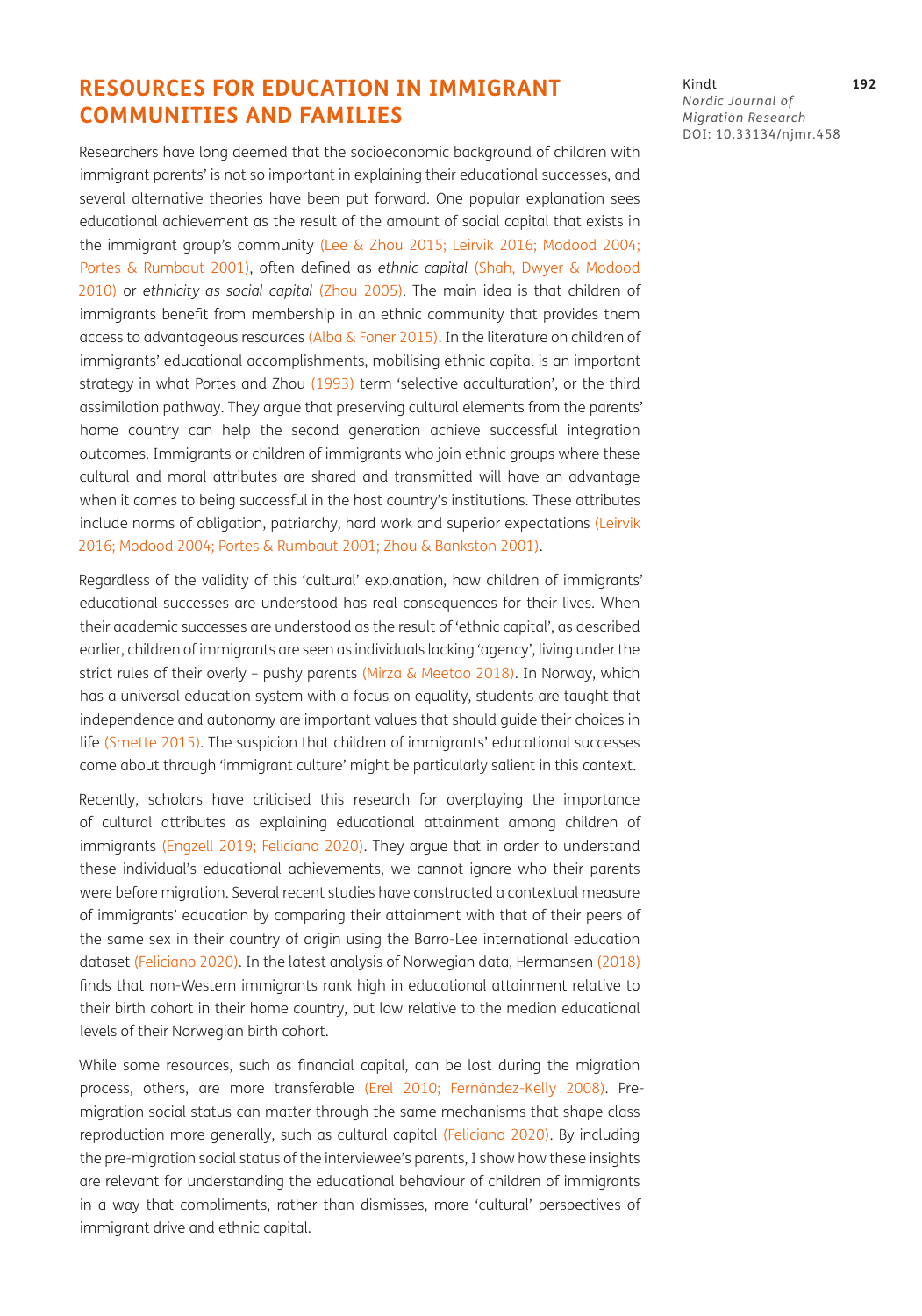## **ABOUT THE STUDY**

The analyses presented in this article are based on individual in-depth interviews with 28 children of immigrants (18 female and 10 male), all enrolled in prestigious educational tracks such as medicine, law, dentistry, pharmacy, engineering and finance. This non-representative sample of successful young adults was carefully selected to investigate different roads to success. An unintended consequence, however, is that the sample is also biased towards those with high-status parents. Regardless of social class and occupational status in the country of origin, the parents of all my interviewees were in the lower echelons of the social stratification system in Norway. However, when asked about their parents' occupation and educational achievement, and about their own 'understanding' of their parents' social status, all but three interviewees – talked about their families as having 'high status' before migrating. When recruiting for a study like this, it is likely that you come in contact with people from families with resources.

Individual explanations might end up being highlighted in interview data because they are the most readily accessible. Occasionally, this can lead to an undervaluation of important factors such as institutional, geographical and historical features of both the sending and receiving countries ([Lamont & Swidler 2014](#page-14-7); [Small, Harding &](#page-15-6)  [Lamont 2010](#page-15-6)). When a focus on individual factors is paired with selection according to ethnicity or country of birth, it can lead to an overemphasis of cultural explanations and a failure to consider other relevant categories ([Nadim 2015;](#page-14-8) [Prieur 2002](#page-14-9)). Thus, to allow for the possibility that immigrants and their children have different paths to success (Fernández-Kelly 2008), I included children of immigrants with parents born in different countries: 17 interviewees with parents from Asia (mostly Pakistan, Sri Lanka and Vietnam); 6 with parents from the Middle East (including Iraq, Afghanistan and Lebanon); 2 with parents from Somalia; 1 with parents from Chile; 1 with parents from Russia; and 1 with parents from Poland. All the interviewees fit the label 'model minority' as they all have excelled in school. All had lived most of their lives in Norway: 22 were born in Norway, 2 arrived at school starting age and 4 arrived between the ages of 11 and 16. All interviews were conducted between 2013 and 2014.

Interviewees were recruited through different channels, including through the University of Oslo, the Tamil Resource Centre and my own network. The interviews lasted between one and a half and three hours, with most of them taking place at the University of Oslo campus, in accordance with interviewees' preferences. Often, we met after class as they wanted to save time. I began each interview with a set of background questions about their parents' background, their education level, their family situation, where their parents had migrated from and why, and so forth. Then, I asked questions about their upbringing. After finishing this first part of the interview, I asked about their educational choice. To encourage the interviewees to give the most detailed accounts as possible, I always asked an open question like 'When was the first time you thought about studying medicine/law/engineering/etc?'. At the end of the interview, I asked, 'Where do you see yourself in 10 years?'. I transcribed all the interviews myself and I coded them into the following codes by using Nvivo: 'status before migration', 'status arriving in Norway' and 'status now'. I did this after becoming aware of the relatively high status of my sample when transcribing the text. After coding their perception of their class background, I organised the interviews using other empirical codes, such as 'leisure time', 'homework', 'activities', 'holidays', 'teachers', 'school' etc. As I wanted to understand more about the participants' family background, I also created codes to organise the interview material according to their

Kindt **193** *Nordic Journal of Migration Research* DOI: [10.33134/njmr.458](https://doi.org/10.33134/njmr.458)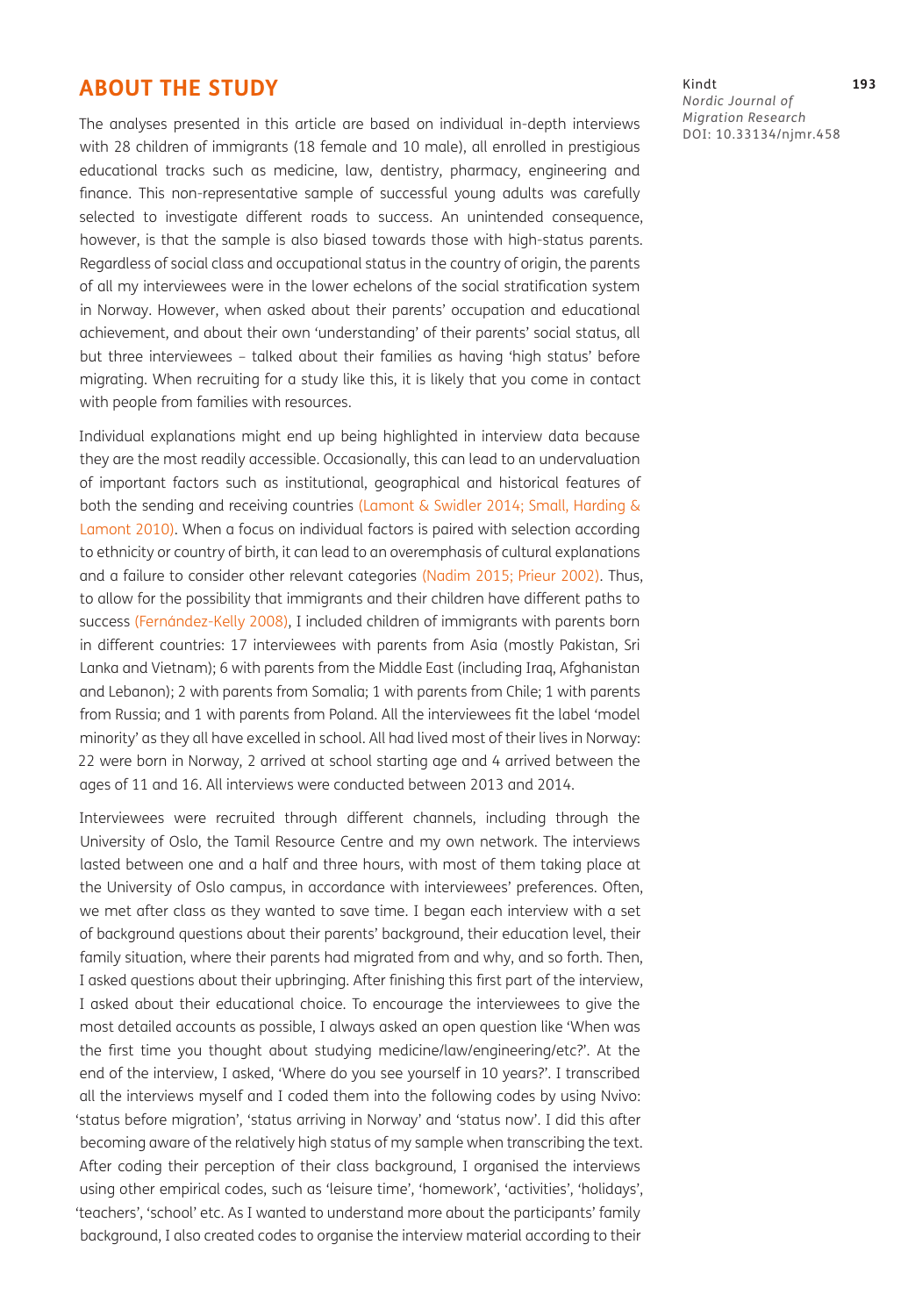parents' labour market participation and language skills. Although the analysis was mainly content-oriented, it focused on the interviewees' subjective understanding. Before I began conducting the interviews, the project was approved by the Norwegian Centre for Research Data, NSD.

**THE CASE OF NORWAY**

Immigrants to Norway encounter a generous, egalitarian and redistributive welfare state, where most educational and basic social services are publicly funded [\(Reisel,](#page-14-10) [Hermansen & Kindt 2019](#page-14-10)). High employment rates, low economic inequality and an extensive social safety net – all key characteristics of this welfare state – make Norway an interesting case for studying the children of immigrants and their incorporation in the educational system. Norway's comprehensive educational system is characterised by late tracking and a high level of national standardisation in the curriculum. Reducing social divisions and ensuring access to higher education for all are explicit political goals. Students make their first educational choice between the ages of 15 and 16, before graduating from compulsory schooling. This is late compared to other European countries ([Reisel, Hermansen & Kindt 2019](#page-14-10)). Further, most Norwegian universities are public (and thus do not charge tuition fees) and the Norwegian State Educational Loan Fund provides students with loans on an equal basis. Several studies suggest that these features benefit students from low socioeconomic and immigrant backgrounds [\(Alba & Foner 2015;](#page-12-0) [Reisel, Hermansen](#page-14-10)  [& Kindt 2019](#page-14-10); [Crul, Schneider & Lelie 2012\)](#page-13-8). However, the Norwegian unitary school system is occasionally criticised for not being sufficiently equipped to handle student diversity. The overall focus on equality and social cohesion can tip over into a school system and culture where similarity is considered a precondition of inclusion [\(Hagelund 2008;](#page-13-9) [Seeberg 2003\)](#page-15-7). In Norway, students learn that educational choice should be made based on 'self-knowledge' and autonomy. However, previous research has shown that this 'ideal motive' is not associated with the educational choices of immigrants' children ([Kindt 2018](#page-13-10)). Rather, a sense of obligation to follow parental advice is occasionally interpreted as a sign that members of this group are not free to make their own choices. Still, recent research shows that children born into the low end of the parental-income distribution in Norway have fallen behind in terms of several outcomes and argues that higher educational requirements in the labour market has increased the importance of parental support for success in educational institutions (Markussen & Røed 2019). Studying children of immigrants' experiences with *parental involvement* in Norway seems to be vital for understanding their lifetrajectories as well as their educational accomplishments.

# **RESULTS: IMMIGRANT DRIVE AND 'CONCERTED CULTIVATION'**

#### **What Is Their Social Status?**

All but three interviewees in this study experienced a mismatch between their ascribed status in Norway, and their subjectively experienced social status. Their parents had low-skilled jobs in Norway, for instance, in nursing homes, childcare centres or post offices, or as cleaners. Some were mother tongue instructors at primary schools. Still, the interviewees talked about their parents as 'high up', or as 'part of the elite' back home. Kanyian is a typical example. His parents migrated from Sri Lanka with a plan

Kindt **194** *Nordic Journal of Migration Research* DOI: [10.33134/njmr.458](https://doi.org/10.33134/njmr.458)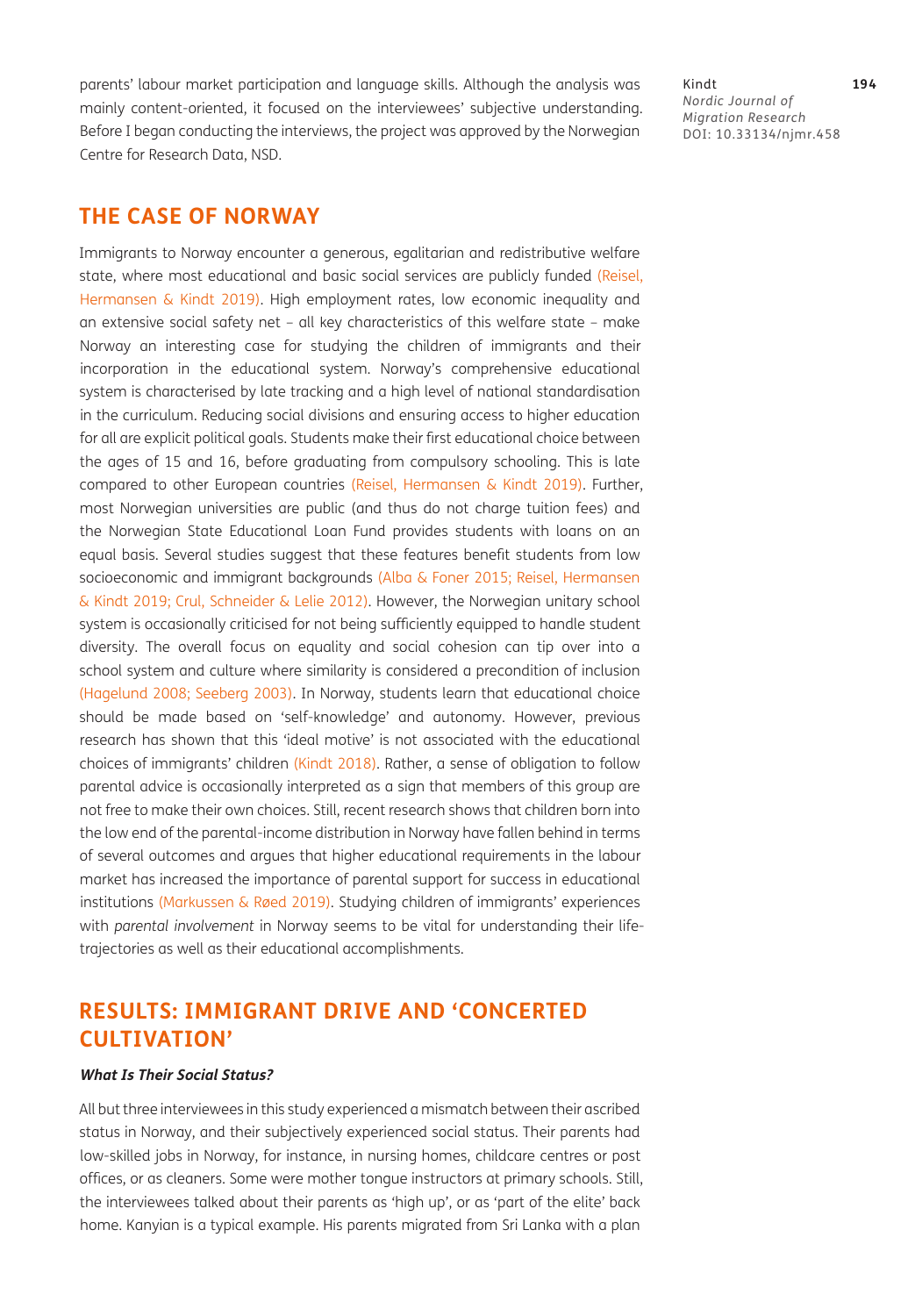to study medicine. Several of their siblings had already taken higher education in Sri Lanka – something quite rare at the time, Kanyian told me. His grandfather was always greeted in the streets, as he was what Kanyian called 'a respected man'. As life in Norway made it too difficult for his parents to obtain higher education, they settled for low-skilled jobs. Today, his father works at a post office, and his mother in a nursing home. Their objective socioeconomic status in Norway is much lower than Kanyian's subjective understanding of his social status background. The same goes for Salima. Her parents grew up in Pakistan and her mother was highly educated before migrating to Norway. Her educational credentials were never approved by Norwegian officials. After several years working short-term jobs, she found a job working as a mother tongue instructor at a school in her neighbourhood. Maryam, another interviewee, had a grandfather who used to work as a teacher – a 'high-status occupation', she explained. Because of the civil war, her mother couldn't pursue her dream of becoming a teacher, and she now works as an assistant in a pre-school. Hibba's parents, from Palestine, were enrolled in university before they migrated to Norway. Since arriving, they have worked in different local restaurants. Sanaa explains that her family was upper class in Iraq; her father is an educated doctor. In Norway, his educational credentials were not approved, and he has mostly been unemployed. These examples are typical in the sense that they entail a mismatch in the interviewees' ascribed and experienced social status origins.

As already outlined, immigrants' pre-migration status has long been disregarded in the literature, with the consequence that they are often placed in the wrong categories. When selection effects are neglected, we run the risk of misunderstanding individuals' life trajectories [\(Feliciano 2020](#page-13-2)). If we acknowledge the part played by these individuals' own assessments of their social status, our analysis and understandings of their educational choices start to look rather different. Instead of understanding their choices as a result of culture, we might also look at the literature on middle-class parenting.

#### **'Concerted Cultivation'**

Within the above-mentioned body of literature, a well-known theory is Lareau's concept of 'concerted cultivation', a cultural logic in which middle-class parents engage 'by attempting to foster children's talents through organized leisure activities and extensive reasoning' (2011: 747). Thus, class positions shape distinct practices, how people 'do parenting'. The theory has spurred substantial research on the role of class in families' child-rearing practices, which has often concluded that the reproduction of social inequality comes about through different economic as well as emotional and developmental investments ([Aarseth 2017](#page-12-1); [Irwin & Elley 2011;](#page-13-11) [Stefansen & Aarseth 2011;](#page-15-8) [Vincent & Ball 2007\)](#page-15-9). Concerted cultivation aims to make the most of children's talents and abilities, often leading to an active life filled with 'enrichment activities'. Children are also encouraged to participate in conversations with adults and speak up for their views and needs. This leads to a situation where middle-class children develop a sense of entitlement. They learn that they should advocate for their individual needs, without feeling embarrassed about it. This gives them an advantage in life and can eventually reinforce existing inequalities.

The degree and form of 'concerted cultivation' can, however, vary. While some parents see cultivation most important in the present, others see 'enrichment activities' as a strategy to secure future mobility. The activities can be instrumental, equipping children with as many advantages as possible to secure skills for the future [\(Vincent](#page-15-10) Kindt **195** *Nordic Journal of Migration Research* DOI: [10.33134/njmr.458](https://doi.org/10.33134/njmr.458)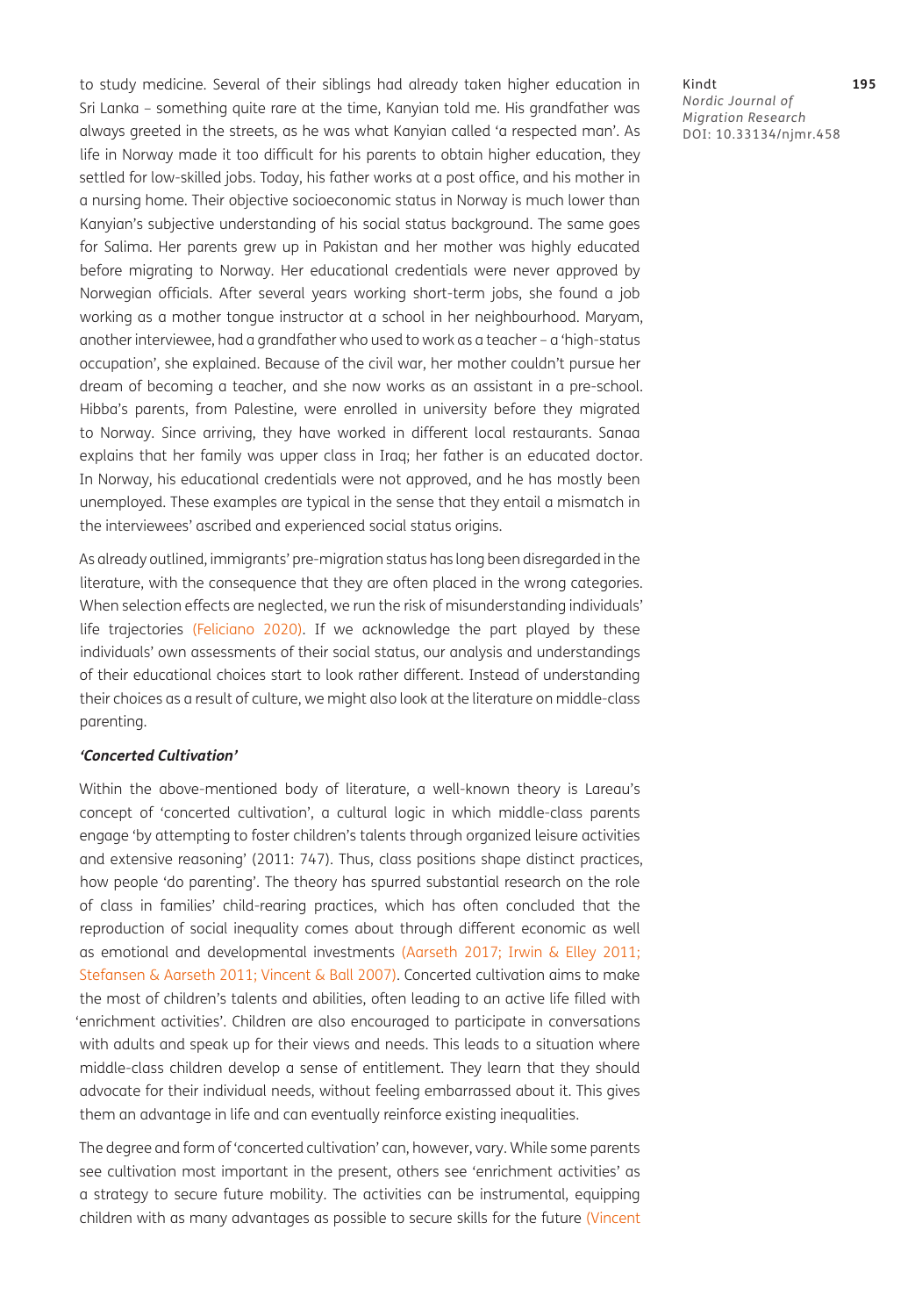[& Maxwell 2016\)](#page-15-10). Regardless of the form 'concerted cultivation' takes, this type of parenting requires extensive resources:

Parental labour and cost. Not only do parents need to have enough material resources to pay for all activities, but they also need to have enough time to be thoroughly involved in their children's lives. ([Vincent &](#page-15-10)  [Maxwell 2016\)](#page-15-10)

# **PARENTS' INVOLVEMENT AND THE ORGANISATION OF DAILY LIVES**

Changing the point of departure of the analysis of the educational success of children of immigrants by including their parents' status before migration, I find that the 'concerted cultivation' way of parenting resembles what the interviewees' describe. They talked about having highly involved parents who organised and facilitated their multiple 'enrichment activities'. Kanyian, for example, played several instruments and sports during his childhood and went to weekend school to learn about Tamil language and culture. He talked about how important it was for his parents that he grew up to be a respected man. For them, it was not just important that he succeed in education: 'for my parents it has been important that we are successful in school, sports and music'. His parents had clear goals for him and his siblings, as is typical for middleclass parenting, and the numerous organised activities in which he participated all served this future purpose [\(Lareau 2011\)](#page-14-0). When he was home, he 'couldn't just chill':

After homework you could go out and play. But, after playing we couldn't just chill. Then we had to do math tasks for older kids. My uncle, he is a professor, he gave us a lot of books. So in second grade, we solved math problems designed for fifth grade students. That helps.

Similar to what Kanyian describes here, Lareau ([2011\)](#page-14-0) observes that middle-class children enjoy free play and leisure time, but never for long stretches of time and always sandwiched between other activities. Kanyian could go out and play with his friends, but never for long periods and always between finishing one activity and starting another.

Many of the interviewees mentioned highly organised everyday lives similar to the one described by Kanyian. Music lessons, dance lessons, sports activities, weekend and summer schools were all part of the interviewees' lives. Not all parents had the social network, or the financial resources needed to allow their children to participate in these kinds of activities, but they still managed to fill their children's lives with activities with a *clear purpose*, as is typical of parents engaged in the 'concerted cultivation' type of parenting [\(Aarseth 2017](#page-12-1); [Stefansen & Aarseth 2011\)](#page-15-8). Maryam's mother, for example, organised Maryam's life in such a way that her daughter would grow up to be an independent woman:

Freedom, independence, a home you can call your own […] a car and all of that. These things have always been what my mom strives for, and it is also what she wants for us. She has always told me that "you have to work hard to get what you want from life, because you can".

It was crucial for Maryam's mother that Maryam learn how to handle the household budget and to drive a car, and that she gets an education that would allow her to be financially independent as an adult. Thus, her everyday life was filled with activities

Kindt **196** *Nordic Journal of Migration Research* DOI: [10.33134/njmr.458](https://doi.org/10.33134/njmr.458)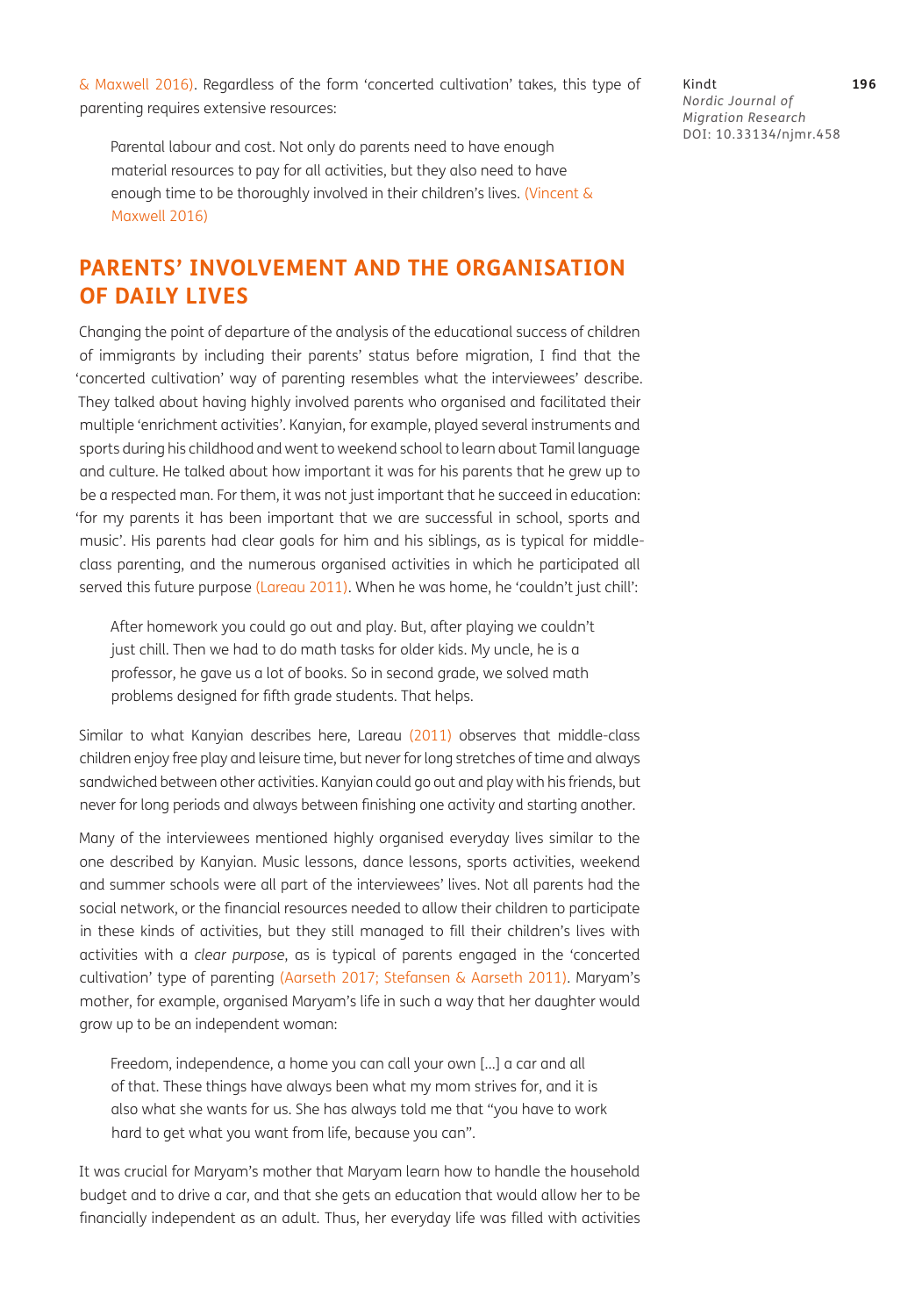that would serve this purpose, such as studying, going to the library, taking driving lessons and overseeing paying her mother's bills. While not filled with as many *organised* activities as the other interviewees, her upbringing was characterised by an involved mother, trying to equip her daughter with advantages to facilitate her future success.

Maryam's mother wasn't just involved. Maryam talked about how she loves discussing things with her mother:

I love discussing with my mom. Everything from abortion to a lot of stuff. My mom is not entrenched in her thinking, she always finds arguments for and against. She can never just accept something. If someone tells my mom that she is not allowed to do something, oh hello […] "Why are you telling me that – you cannot tell me that!"

Maryam told me that by having these conversations with her mother, she had learned to stand up for herself. In my interviews, many talked about how their parents had engaged in conversations with them, how they talked to them about the importance of different things in life, such as education. Some also talked about how they would never let anyone decide for them: 'it is my life' was a typical statement in the interviews. As Sanaa puts it, 'I am the boss. I do not like to be bossed around!' This feeling of entitlement is typical of middle-class children ([Lareau 2011](#page-14-0)). It might be that the interviewees' subjective understanding of their 'high social status' made this sense of entitlement stronger than what previous qualitative research on children of immigrants' upbringing has shown [\(Leirvik 2014\)](#page-14-11). When Sanaa was about to choose what to study, she went to talk with one of the authorities at her mosque:

I have it in me, you know – that it is always a good idea to talk to someone smart before making important decisions in life. So I just went to the mosque and said: "Give me the smartest person around", and when I met him I said "I want to study medicine, now tell me what you think is good and bad with that decision!" I just said it to his face, like that. It was kind of cool, actually.

This behaviour – demanding that authorities accommodate individual needs and putting forward individual demands – plays an important role in the reproduction of inequality and is something middle-class children are socialised into [\(Lareau](#page-14-0)  [2011](#page-14-0)). However, the mosque is a religious institution and none of the interviewees gave examples of situations where they had approached authorities in non-religious, majority-white institutions. Moreover, although Sanaa is putting forward her individual demands, it is less clear what it means for enabling school promotive behaviour.

By including parents' status before migration, the analysis shows how much of the parental involvement in the interviewees' upbringing mirrors patterns found in research on middle-class children. The interviewees who reported having parents with 'high status' in their country of origin also described childhoods characterised by involved parents. Organised everyday lives with activities intended to serve a future purpose and engagement and communication with parents, which are central elements in the cultural logic of 'concerted cultivation' [\(Lareau 2011](#page-14-0)). However, despite having a 'high status' before migration, none of the parents had the economic resources associated with this type of parenting. The question is, then, that what mechanisms does premigration social status shape children of immigrants' educational outcomes?

Kindt **197** *Nordic Journal of Migration Research* DOI: [10.33134/njmr.458](https://doi.org/10.33134/njmr.458)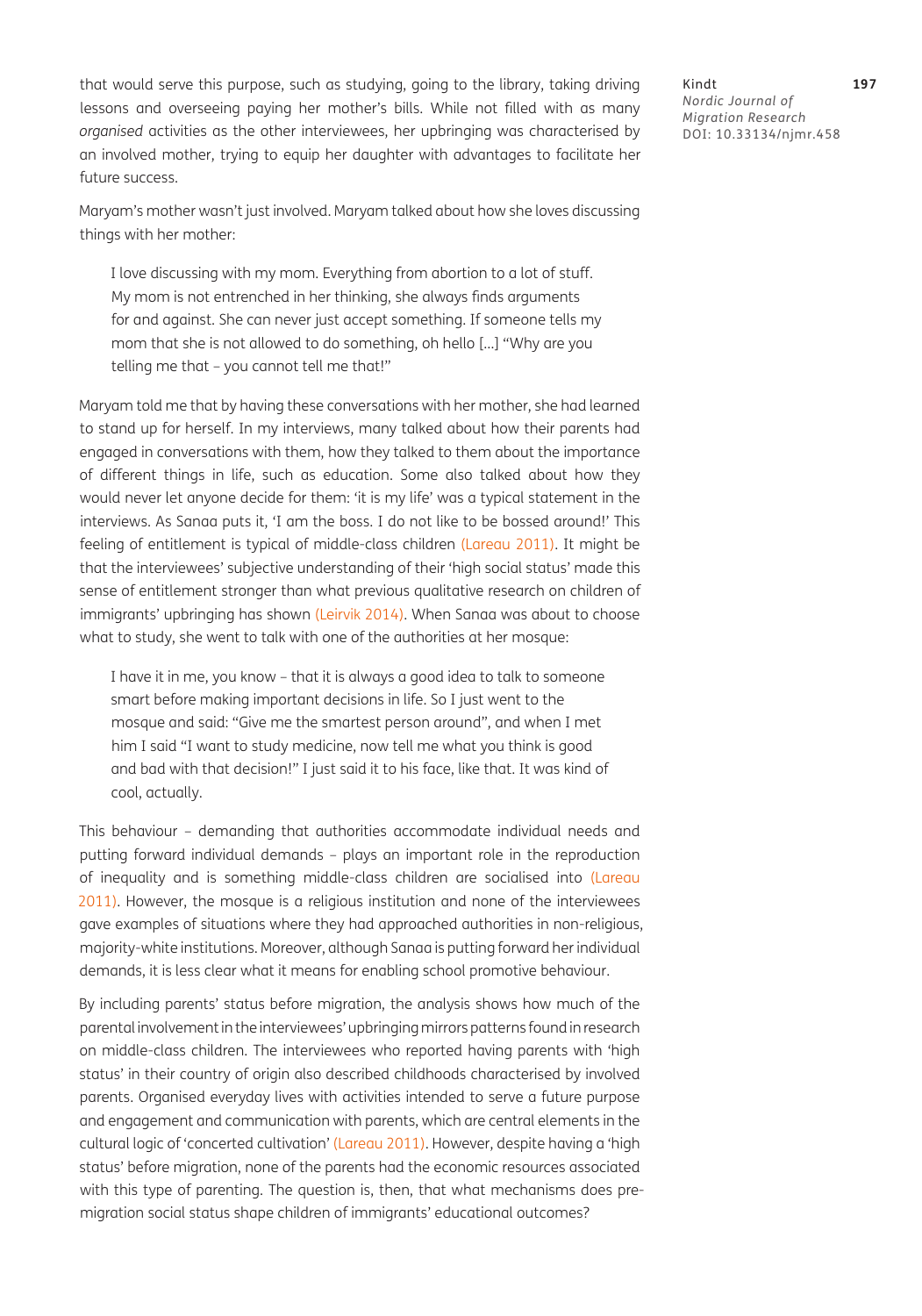# **TRANSFERABLE RESOURCES**

Some resources, such as material and financial resources, are often lost in the migration process, whereas others, such as cultural resources, are more transferrable. The interviewees who saw themselves as coming from 'high status' families also saw higher education as the 'natural' thing to do. To be admitted to a prestigious educational track was something they had wanted from a young age (see also [Kindt](#page-13-12) [2017](#page-13-12)). The following excerpts are typical of the interviews: 'I have always wanted to become a doctor […]. It was easy', or 'It was just natural for me, to aim high', 'For me it felt natural to perform well', 'I have always been clever, so it would have been unnatural for me to not pursue higher education', 'The motivation comes from me, from my inner self'. Salima, a young woman studying law, elaborated:

For me, it never even occurred to me that I could choose something less demanding, or that I should only get a bachelor's degree. The plan was always to take higher education; I have just taken that for granted.

To pursue a prestigious educational track seemed like the natural thing to do – or something interviewees just 'took for granted'. By pursuing higher education, they were following what had always been their goal. Most of them had families in which higher education was the norm. They talked about siblings and cousins, many with prestigious degrees and well-paid jobs: *'All my cousins have higher education, you know one doctor, some economy and one engineer'*, one told me. For many, this educational success was directly linked to their grandparents. Salima told me,

Well, you know, even my grandmother completed high school, something really uncommon in Pakistan when she was young. So we're just a really well-educated family

Salima's narrative exemplifies how the sending society's context is central to understanding immigrant selectivity. For a woman in Pakistan 50 years ago to have completed some high school indicates high social status, whereas the same is not necessarily the case in Norway [\(Feliciano 2020](#page-13-2)). The interviewee's sensitivity towards their grandparents, and the frequency with which the latter played a central role in their own educational narratives were prominent. Some talked about their grandparents as their 'role-models' or as someone they 'looked up to'. Maryam talked about how her grandfather still inspires her, although he died before she was born. She told me:

For my grandfather, education was the goal. When my mom was little, he used to tell her 'Oh, my dearest girl. I think you will grow up to be a teacher'. And she just never forgot about that.

Her mother had always talked about her father, how his greatest wish for his children was to be strong, independent and educated. By pursuing higher education, she followed what she saw as her family legacy.

The way in which the interviewees stressed their individuality, that their choice was 'natural', it came from their 'inner self' and was something they had 'always wanted', can be seen as a logical extension of their middle-class 'concerted cultivation' upbringing and points to the transferability of social status. For example, when immigrant parents talk to their children about their lives 'back home', this can have a profound impact upon how their children define themselves. The interviewees in this study seem to have learned and internalised what is possible to achieve – not

Kindt **198** *Nordic Journal of Migration Research* DOI: [10.33134/njmr.458](https://doi.org/10.33134/njmr.458)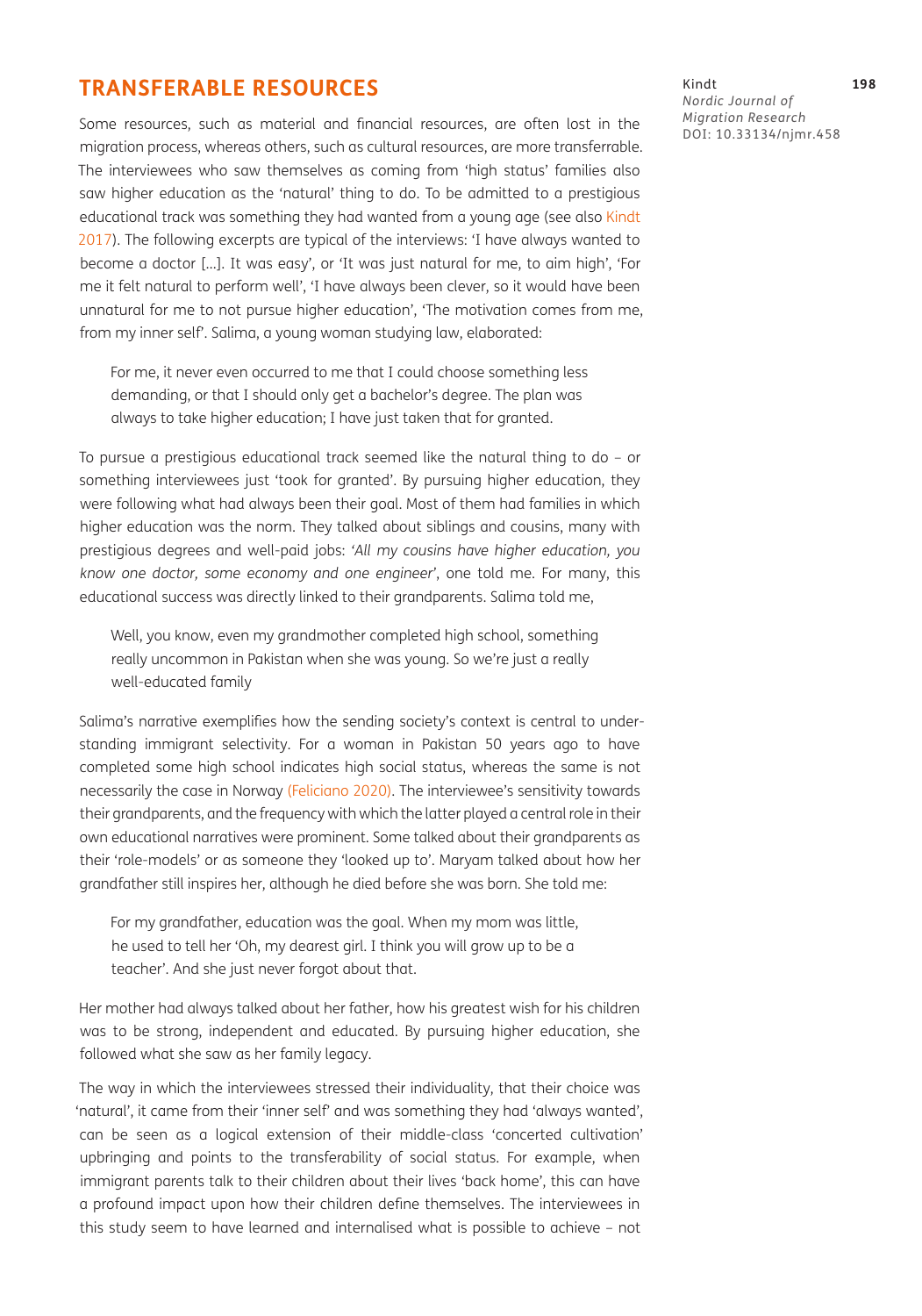only through their parent's objective socioeconomic status in the receiving society, but also through shared family narratives passed on through generations ([Feliciano](#page-13-2)  [2020](#page-13-2); Fernandez-Kelly 2008). Thus, they could allow themselves to aspire to a higher status themselves.

Kindt **199** *Nordic Journal of Migration Research* DOI: [10.33134/njmr.458](https://doi.org/10.33134/njmr.458)

## **INVOLVEMENT REQUIRES TIME AND LANGUAGE**

In addition to the interviewees' sense of their family legacies, and their 'taken for granted' attitude towards higher education, they mentioned two resources in particular that their parents could draw on. First, most of the parents with a high pre-migration status worked in the regulated economy, where they had regulated work hours. Although the pay was not high, it was enough that they could work single shifts. This enabled them to spend *time* with their children, and thus to do the parental labour required for involved parenting. Second, their work often required a minimum level of Norwegian language skills, thus most of the parents with a high pre-migration social status had learned to speak Norwegian 'good enough' (male student), or 'quite well actually' (female student). This also enabled their parents to be involved, as they could communicate with the school staff and teachers and help with homework. An organised life requires a lot of time, energy and emotional investment from parents [\(Vincent & Ball 2007](#page-15-9)). One young woman, Geetha, told me:

When we were younger, my parents took us to all kinds of activities, and they sat there and waited with the other parents […] They also helped me with my homework, even on Friday evenings (laughs).

The parental involvement could in some cases feel like 'too much', as experienced by Sara:

My mom was extremely, extremely involved, she even had more contact with my teachers and student counsellors than me! […]. In the end I thought it was a little too much, now I am over 18 and I am like "I think you have to back off".

Nee and Sanders ([2001](#page-14-12)) argue that pre-migration social status sorts immigrants into various labour market trajectories. While immigrants with low financial and cultural capital often end up in the 'ethnic economy', where hours are deregulated and host language skills rarely are required, immigrants with a higher social status often tend to gain employment in the mainstream economy. While the sample in this study is too limited to make empirical conclusions about this, time and Norwegian skills were clearly important resources that many of the interviewees' parents drew on.

Huy's parents did not have these resources. He was one of the three interviewees already mentioned who understood that their parents had come from poor conditions in their home country. His family migrated from poor conditions in their country of origin to Norway where they worked in restaurants, mostly doing the dishes. To make ends meet, his mother also worked as a seamstress, typically during the night while the family slept. Huy talked about a childhood with absent parents, working double shifts. Still, Huy told me that they made it clear that getting an education was a priority. To make this possible, Huy was sent to summer schools and weekend schools throughout his childhood. While his parents did not seem to have the same resources (either time, or Norwegian language skills) as the parents in my sample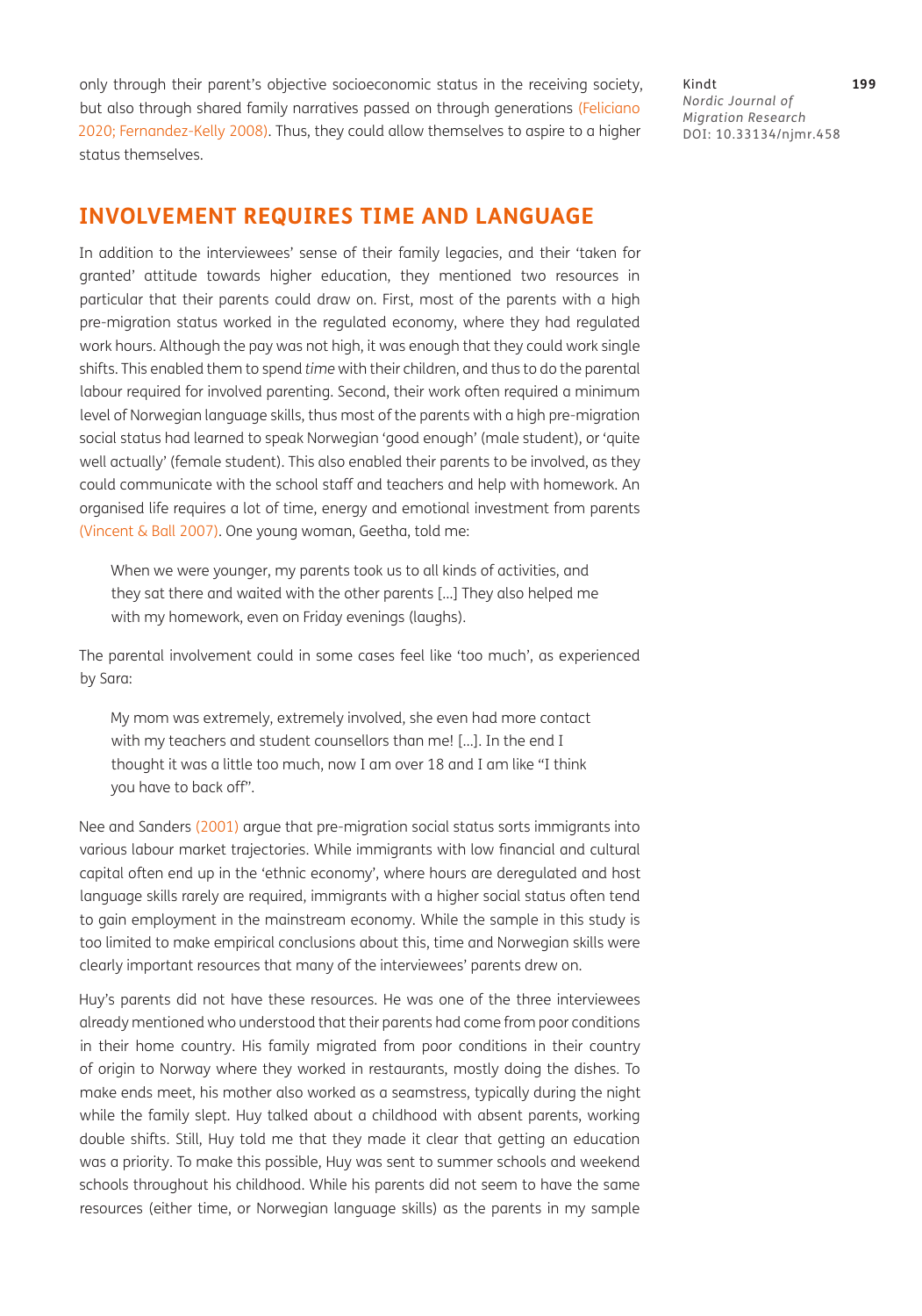with 'high status' in their country of origin, they were members of a tight-knit and seemingly well-organised, ethnic community. At the time of the interview, Huy was about to graduate from a prestigious educational track in Norway. In many senses, he is the typical case of a child of immigrants who made it to the top 'against all odds' ([Crul, Schneider & Lelie 2012](#page-13-8)). His story serves as an example of how seemingly similar people still have different pathways to attaining educational credentials. Although we lack the data to make any conclusions about the organising principles of the community Huy was part of, his story indicates that his community was more important for his educational success than his parents' own involvement. Thus, we need a heterogeneous set of explanations to understand different educational outcomes among different groups of children of immigrants.

### **DISCUSSION**

### **CHILDREN OF IMMIGRANTS AND MIDDLE-CLASS CHILDREN**

In her seminal work, Lareau [\(2011\)](#page-14-0) looked at both class and race and how they mattered for child-rearing practices. She argued that, in the US context, it is primarily class that regulates how parents engage and are involved in their children's upbringing (see also [Vincent et al. 2013\)](#page-15-1). This argument has been met with criticism, particularly that the insistence on class over race as a structuring principle creates a 'hierarchy of oppression' ([Vincent et al. 2013: 438](#page-15-1)). So far, this study has shown that by shifting the point of departure, and including parents' status *prior to* migration, we can see that a lot of the parental involvement in the interviewees' upbringing mirrors patterns found in research on middle-class families. The interviewees that reported having parents with 'high status' in their country of origin also described having their parents involved in their childhood, leading organised everyday lives with activities intended to serve a future purpose, and engaging in conversations with their parents, all central elements in the cultural logic of 'concerted cultivation' ([Lareau 2011](#page-14-0)). However, as I did not interview the parents themselves, I don't know if they would have recognised their children's descriptions. Further, the way the interviewees in this study acknowledged the role their parents played in their own success is not a typical finding in other studies of middle-class children. The interviewees in this study do not try to challenge the moral authority of the middle class, rather they embrace this social class and insist on being included in it. Belonging to the 'middle-class' stereotypically involves having certain attitudes, values and modes of behaviour that are often the opposite of those assumed to be prevalent in immigrant families [\(Archer 2011;](#page-12-2) [Rollock et al.](#page-14-13) [2011](#page-14-13); [Rollock et al. 2013\)](#page-14-14). By insisting that their educational choice was easy and 'natural', the interviewees rejected being positioned as obedient and a product of their parent's culture. Because white middle-class academic performance is understood as authentic and legitimate, identifying as middle class can also be understood as a 'covering' strategy ([Goffman 1963\)](#page-13-13), or a way of reducing stigma to gain legitimacy and acceptance for their educational accomplishments. Although it might be the case that the interviewees in this study engage in a 'counter-discourse' to reduce stigma (e.g. [Kindt 2018\)](#page-13-10), their parents also seem to have been able to draw on a diversified set of resources to enhance their children's behaviours and mindsets, in ways conducive to academic success.

While I argue that the interviewees' everyday lives in childhood resemble the lives of native middle-class children in a number of ways, I do not contend that they are alike. The differences between immigrant and native families are numerous and Kindt **200** *Nordic Journal of Migration Research* DOI: [10.33134/njmr.458](https://doi.org/10.33134/njmr.458)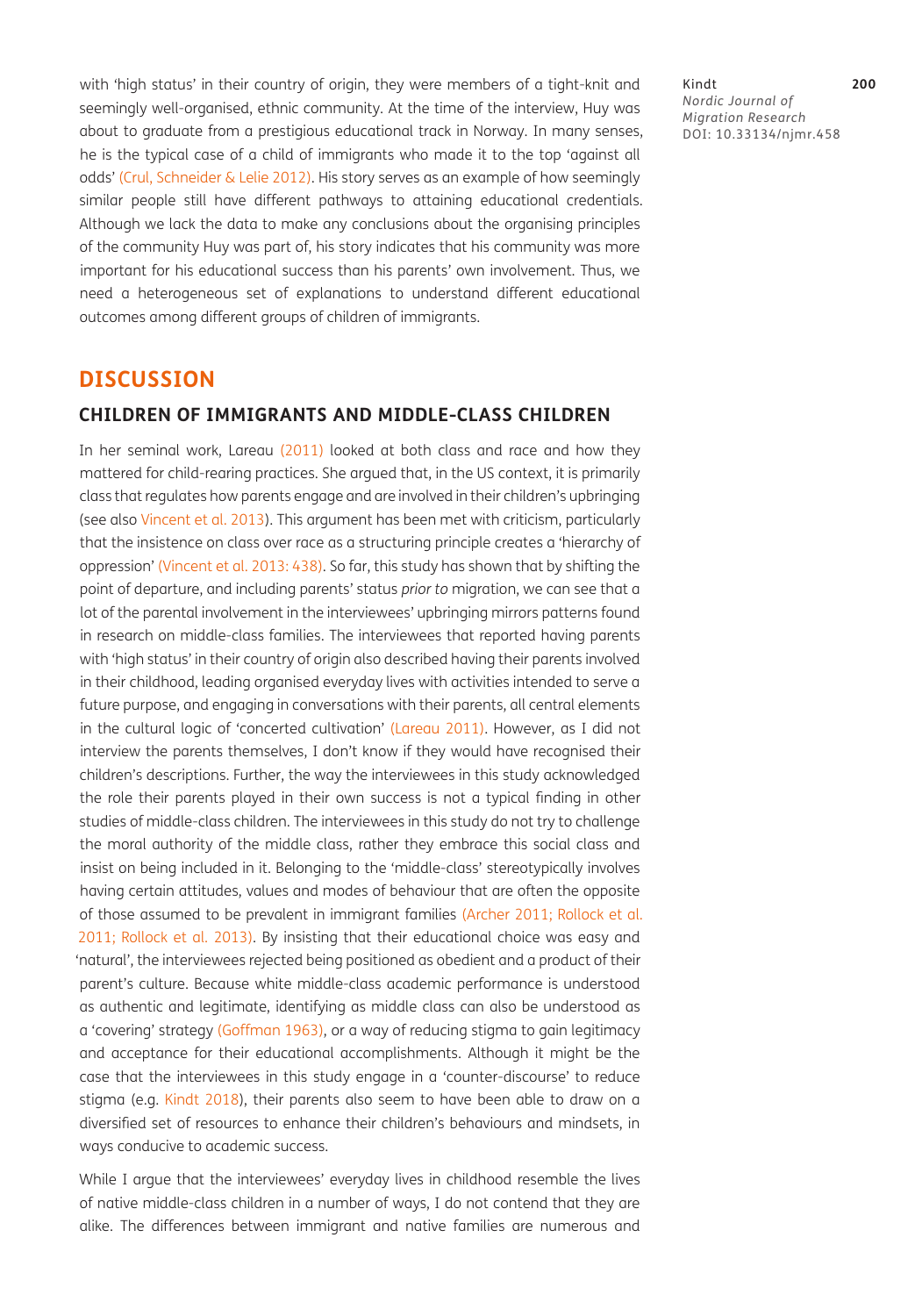important to acknowledge. One example is the perceived source of the appropriate behaviour, and the process through which it appears. While middle-class parenting is often understood as a process where parents find their children's talents and make the most of them ([Stefansen & Aarseth 2011](#page-15-8); [Vincent & Ball 2007\)](#page-15-9), I show how this parental involvement is experienced differently by children of immigrants. The interviewees all reported that their parents had set clear goals for them and that they were involved in their lives to ensure that these goals could be met. Such *external* goal setting by the parents, which is apparently not based on the child's intrinsic abilities, might be related to their immigrant status. Potentially, a fear of prospective discrimination – that their children might not have the privilege and luxury enjoyed by the white majority – could trigger a 'safe' strategy, where enrichment activities are seen as instrumental, to secure children's skills for the future (Fangen & Lynnebakke [2014](#page-13-14); [Heath, Rothon & Kilpi 2008;](#page-13-1) [Vincent et al. 2013\)](#page-15-1).

This feeling of having to 'prove yourself' through high-status academic credentials can be interpreted as a strategy to prevent future discrimination and was also talked about in my interviews: 'You have to be one step ahead […]. You can't simply be as good as the rest; you always have to prove yourself a little more' (Male, medicine), is a typical expert. However, instead of positing class and immigrant status as opposites in an attempt to explain these young adults' behaviours and accounts, I argue that we should understand them as interplaying factors (e.g. [Vincent et al.](#page-15-1) [2013](#page-15-1)). Because of hardship due to migration, experience with discrimination and racism, and challenges related to resettlement in the host country, parents with immigrant backgrounds might be extra involved in their children's schooling. If these parents also have enjoyed a high social status before migration, this might lead to an intensified investment in their children's education in the host country. Thus, class and immigrant-minority status can be understood as pulling in the same direction towards a form of concerted and involved style of parenting. This means that children of immigrants' educational achievements do not need to be framed as either a consequence of their families' culture *or* their parent's educational selectivity. Rather it seems that those whose parents had 'high status' in their country of origin might have a double drive to succeed – the middle class and the immigrant drive.

The data upon which these findings are based is limited in that it comes from a small, carefully selected sample of successful children of immigrants. It should also be noted that retrospective interviews always run the risk of bias because previous experiences are interpreted in light of present experiences. The fact that my respondents were all successful in terms of education may obviously have influenced how they talked about their experiences in adolescence. Further, it is important to state that the basis of the involvement and drive might vary between different groups of immigrant families. Social status before migrating is *one* of the characteristics that appears to be important for how children of immigrants experience their families' involvement in their everyday lives. The possible role of variety in children of immigrants' lives in terms of upbringing, parental resources and ethnic communities warrants further investigation in future research.

### **CONCLUSION**

In the literature, involved immigrant parents are sometimes seen as a sign of social control within immigrant communities [\(Bankston 2004](#page-12-3); [Leirvik 2016](#page-14-2); [Zhou 2005\)](#page-15-3). One influential strand of research has focused on how immigrant parents make sure

#### Kindt **201** *Nordic Journal of Migration Research* DOI: [10.33134/njmr.458](https://doi.org/10.33134/njmr.458)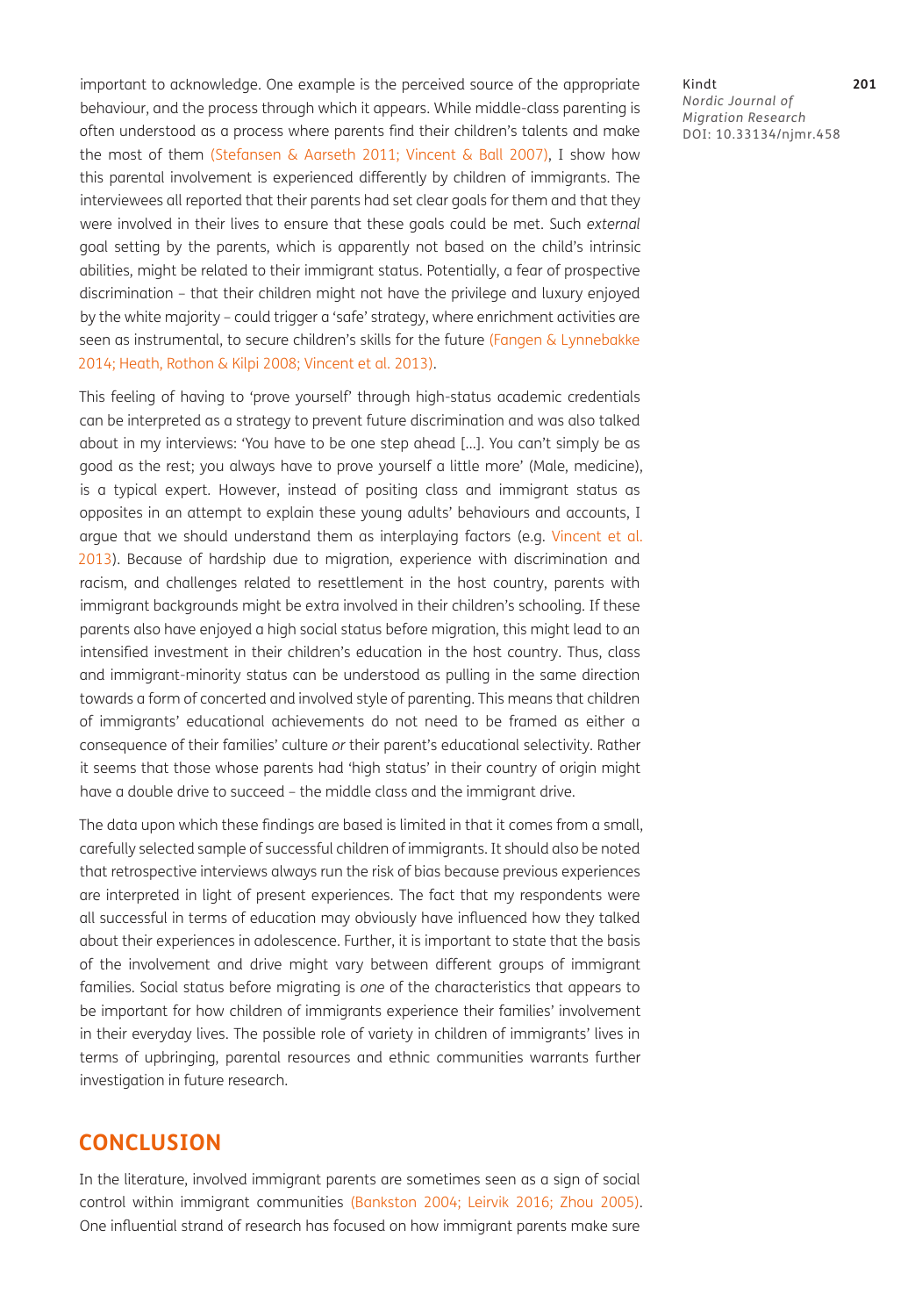that their children have as little leisure time as possible, so as to avoid downward assimilation [\(Portes & Zhou 1993\)](#page-14-5). Some immigrant parents control their children's leisure time in a way that violates their freedom, which can have a severe impact on the child's mental health [\(Bankston 2004](#page-12-3); [Leirvik 2016\)](#page-14-2). To some extent, this article confirms a form of 'social control' within the immigrant family, albeit not one that seriously infringes on the interviewees' own freedom and health. As shown, several of the interviewees clearly understood that their parents had strict rules, paid attention and were actively involved in their children's lives. However, the article questions whether this kind of parental involvement stems from common cultural attributes common of their ethnic community.

When immigrant parents have high social status origins, they seem to be able to draw on a diversified set of resources to help their children excel in school. In addition to *time* and *language skills*, they seemed to draw on shared family narratives that allowed their children to aim high.

Future research should address the potential variation in paths to educational success among children of immigrants. Instead of juxtaposing class and immigrant status, the interaction between class-based resources and more immigrant-specific resources (such as cultural characteristics) could be addressed. More specifically, with an entirely different research design, future research could address the role of 'hidden selection bias' when there is a mismatch between the original social status of immigrant families and the measured host country social status resulting from the systematic downward mobility experienced in the migration process.

# **COMPETING INTERESTS**

The author has no competing interests to declare.

# **AUTHOR AFFILIATION**

**Marianne Takvam Kindt ©** [orcid.org/0000-0001-8224-4620](https://orcid.org/0000-0001-8224-4620) NIFU – Nordic Institute for Studies, Innovation, Research and Education, Oslo, Norway

## **REFERENCES**

- <span id="page-12-1"></span>**Aarseth, H.** 2017. Fear of falling–fear of fading: The emotional dynamics of positional and personalised Individualism. *Sociology*, 52(5): 1087–1102. DOI: <https://doi.org/10.1177/0038038517730219>
- <span id="page-12-0"></span>**Alba, R** and **Foner, N.** 2015. *Strangers no more: Immigration and the challenges of integration in North America and Western Europe*. Princeton: Princeton University Press. DOI: <https://doi.org/10.23943/princeton/9780691161075.001.0001>
- <span id="page-12-2"></span>**Archer, L.** 2011. Constructing minority ethnic middle-class identity: An exploratory study with parents, pupils and young professionals. *Sociology*, 45(1): 134–151. DOI: <https://doi.org/10.1177/0038038510387187>
- <span id="page-12-3"></span>**Bankston, CL.** 2004. Social capital, cultural values, immigration, and academic achievement: The host country context and contradictory consequences. *Sociology of Education*, 77(2): 176–179. DOI: [https://doi.org/10.1177/003804](https://doi.org/10.1177/003804070407700205) [070407700205](https://doi.org/10.1177/003804070407700205)
- **Bratsberg, B, Raaum, O** and **Røed, K.** 2014. Immigrants, labour market performance and social insurance. *The Economic journal*, 124(580): F644–F683. DOI: [https://](https://doi.org/10.1111/ecoj.12182) [doi.org/10.1111/ecoj.12182](https://doi.org/10.1111/ecoj.12182)

Kindt **202** *Nordic Journal of Migration Research* DOI: [10.33134/njmr.458](https://doi.org/10.33134/njmr.458)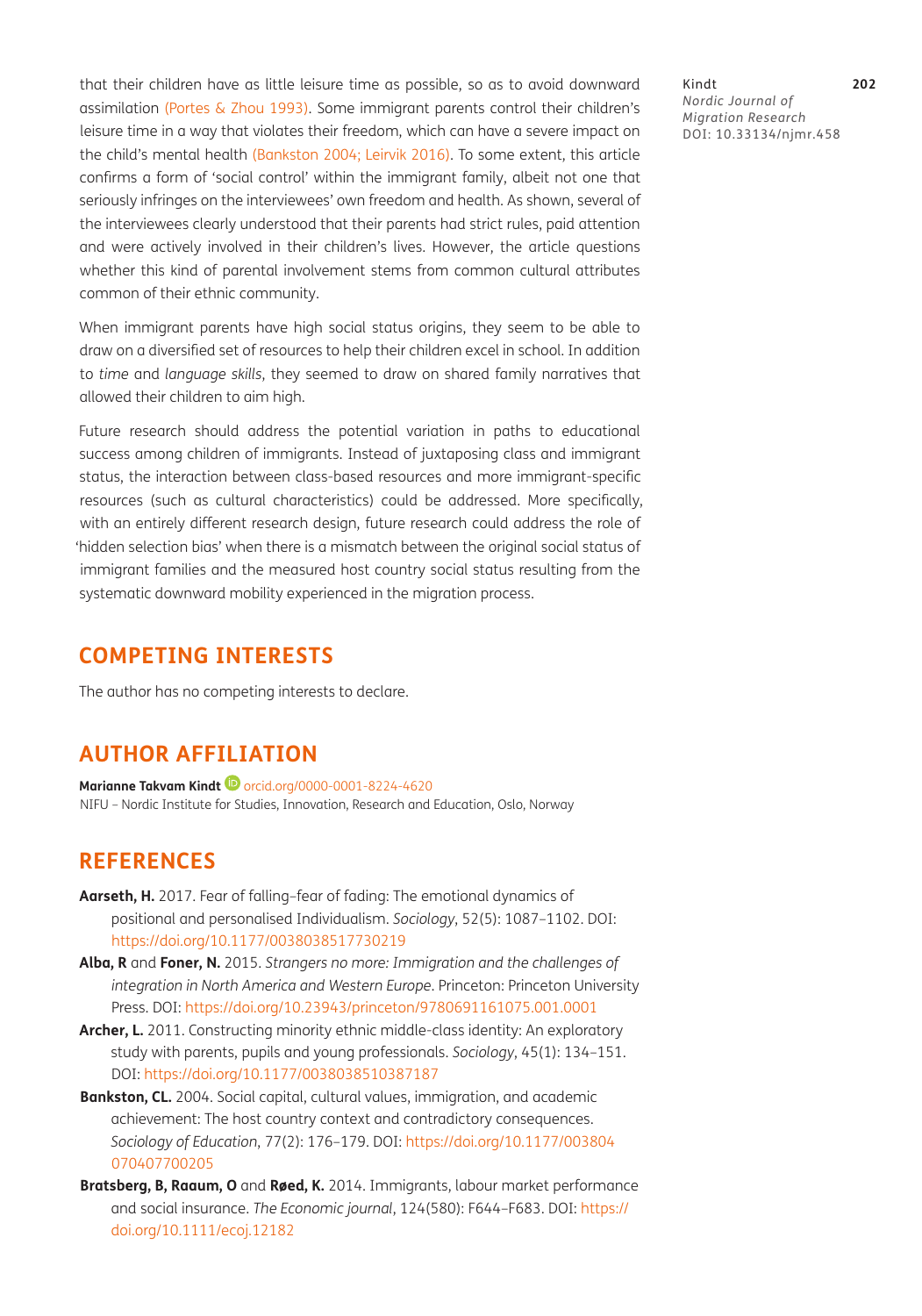- <span id="page-13-8"></span>**Crul, M, Schneider, J** and **Lelie, F.** 2012. *The European second generation compared: Does the integration context matter?* Imiscoe Research, Amsterdam: Amsterdam University Press. DOI: <https://doi.org/10.1515/9789048516926>
- <span id="page-13-3"></span>**Engzell, P.** 2019. Aspiration squeeze: The struggle of children to positively selected immigrants. *Sociology of Education*, 92(1): 83–103. DOI: [https://doi.](https://doi.org/10.1177/0038040718822573) [org/10.1177/0038040718822573](https://doi.org/10.1177/0038040718822573)
- <span id="page-13-7"></span>**Erel, U.** 2010. Migrating cultural capital: Bourdieu in migration studies. *Sociology*, 44(4): 642–660. DOI: <https://doi.org/10.1177/0038038510369363>
- <span id="page-13-14"></span>**Fangen, K** and Lynnebakke, B. 2014. Navigating ethnic stigmatisation in the educational setting: Coping strategies of young immigrants and descendants of immigrants in Norway. *Social Inclusion*, 2(1): 47–59. DOI: [https://doi.](https://doi.org/10.17645/si.v2i1.26) [org/10.17645/si.v2i1.26](https://doi.org/10.17645/si.v2i1.26)
- <span id="page-13-2"></span>**Feliciano, C.** 2020. Immigrant selectivity effects on health, labor market, and educational outcomes. *Annual Review of Sociology*, 46(2020): 315–334. DOI: <https://doi.org/10.1146/annurev-soc-121919-054639>
- <span id="page-13-4"></span>**Feliciano, C** and Lanuza, YR. 2017. An immigrant paradox? Contextual attainment and intergenerational educational mobility. *American Sociological Review*, 82(1): 211–241. DOI:<https://doi.org/10.1177/0003122416684777>
- **Fernández-Kelly, P.** 2008. The back pocket map: Social class and cultural capital as transferable assets in the advancement of second-generation immigrants. *The Annals of the American Academy of Political and Social Science*, 620(1): 116–137. DOI: <https://doi.org/10.1177/0002716208322580>
- <span id="page-13-5"></span>**Friberg, JH.** 2019. Does selective acculturation work? Cultural orientations, educational aspirations and school effort among children of immigrants in Norway. *Journal of Ethnic and Migration Studies*, 45(15): 2844–2863. DOI: <https://doi.org/10.1080/1369183X.2019.1602471>
- <span id="page-13-13"></span>**Goffman, E.** 1963. *Stigma: Notes on the management of spoiled identity*. New York: J. Aronson.
- <span id="page-13-9"></span>**Hagelund, A.** 2008. For Women and Children! The Family and Immigration Policies in Scandinavia. In: Grillo, G (ed.), *The Family in Question: Immigrant and Ethnic Minorities in Multicultural Europe*, 71–88. Amsterdam: Amsterdam University Press. DOI: <https://doi.org/10.1017/9789048501533.004>
- <span id="page-13-1"></span>**Heath, AF, Rothon, C** and **Kilpi, E.** 2008. The second generation in Western Europe: Education, unemployment, and occupational attainment. *Annual Review of Sociology*, 34: 211–235. DOI: [https://doi.org/10.1146/annurev.](https://doi.org/10.1146/annurev.soc.34.040507.134728) [soc.34.040507.134728](https://doi.org/10.1146/annurev.soc.34.040507.134728)
- <span id="page-13-0"></span>**Hermansen, AS.** 2016. Moving up or falling behind? Intergenerational socioeconomic transmission among children of immigrants in Norway. *European Sociological Review*, 32(5): 675–689. DOI: <https://doi.org/10.1093/esr/jcw024>
- <span id="page-13-6"></span>**Hermansen, AS.** 2018. Utdanning og sosial mobilitet blant unge med innvandrerbakgrunn. *Paper presented at the Center for the Study of Prosfession's Yearly Conference*. OsloMet, December 6.
- <span id="page-13-11"></span>**Irwin, S** and **Elley, S.** 2011. Concerted cultivation? Parenting values, education and class diversity. *Sociology*, 45(3): 480–495. DOI: [https://doi.](https://doi.org/10.1177/0038038511399618) [org/10.1177/0038038511399618](https://doi.org/10.1177/0038038511399618)
- <span id="page-13-12"></span>**Kindt, MT.** 2017. Innvandrerdriv eller middelklassedriv? Foreldres ressurser og valg av høyere utdanning blant barn av innvandrere. *Norsk sosiologisk tidsskrift*, 1(1): 71–86. DOI: <https://doi.org/10.18261/issn.2535-2512-2017-01-05>
- <span id="page-13-10"></span>**Kindt, MT.** 2018. Right choice, wrong motives? Narratives about prestigious educational choices among children of immigrants in Norway. *Ethnic and Racial studies*, 41(5): 958–976. DOI: <https://doi.org/10.1080/01419870.2017.1312009>

Kindt **203** *Nordic Journal of Migration Research* DOI: [10.33134/njmr.458](https://doi.org/10.33134/njmr.458)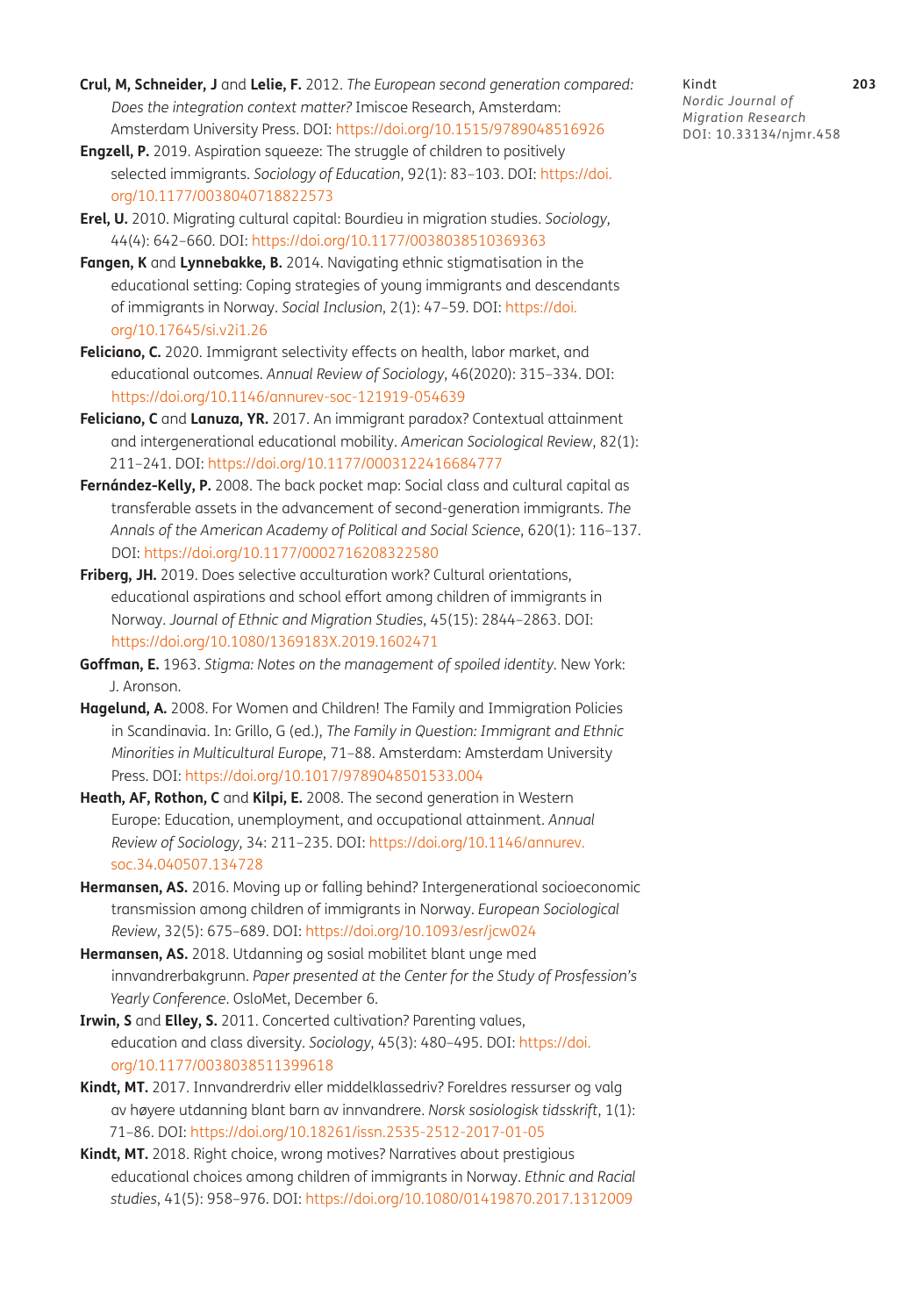- <span id="page-14-7"></span>**Lamont, M** and **Swidler, A.** 2014. Methodological pluralism and the possibilities and limits of interviewing. *Qualitative Sociology*, 37(2): 153–171. DOI: [https://doi.](https://doi.org/10.1007/s11133-014-9274-z) [org/10.1007/s11133-014-9274-z](https://doi.org/10.1007/s11133-014-9274-z)
- <span id="page-14-0"></span>**Lareau, A.** 2011. *Unequal childhoods: Class, race, and family life*. 2nd ed. Berkeley: University of California Press. DOI:<https://doi.org/10.1525/9780520949904>
- <span id="page-14-1"></span>**Lee, J** and **Zhou, M.** 2015. *The Asian American achievement paradox*. New York: Russell Sage Foundation.
- <span id="page-14-11"></span>**Leirvik, MS.** 2014. *Mer enn klasse: betydningen av "etnisk kapital" og "subkulturell kapital" for utdanningsatferd blant etterkommere av innvandrere*. PhD dissertation, University of Oslo, Oslo. [https://phs.brage.unit.no/](https://phs.brage.unit.no/phs-xmlui/bitstream/handle/11250/194540/mer%20enn%20klasse.pdf?sequence=1&isAllowed=y) [phs-xmlui/bitstream/handle/11250/194540/mer%20enn%20klasse.](https://phs.brage.unit.no/phs-xmlui/bitstream/handle/11250/194540/mer%20enn%20klasse.pdf?sequence=1&isAllowed=y) [pdf?sequence=1&isAllowed=y](https://phs.brage.unit.no/phs-xmlui/bitstream/handle/11250/194540/mer%20enn%20klasse.pdf?sequence=1&isAllowed=y)
- <span id="page-14-2"></span>**Leirvik, MS.** 2016. 'Medaljens bakside': Omkostninger av etnisk kapital for utdanning. *Tidsskrift for samfunnsforskning*, 56(2): 167–198. DOI: [https://doi.org/10.18261/](https://doi.org/10.18261/issn.1504-291X-2016-02-03) [issn.1504-291X-2016-02-03](https://doi.org/10.18261/issn.1504-291X-2016-02-03)
- **Markussen, S** and **Røed, K.** 2019. Economic mobility under pressure. *Journal of the European Economic Association*, 18(4): 1844–1885. DOI: [https://doi.org/10.1093/](https://doi.org/10.1093/jeea/jvz044) [jeea/jvz044](https://doi.org/10.1093/jeea/jvz044)
- **Midtbøen, AH** and **Nadim, M.** 2021. Navigating to the top in an Egalitarian Welfare State: Institutional opportunity structures of second-generation social mobility. *International Migration Review*, 56(1): 97–122. DOI: [https://doi.](https://doi.org/10.1177/01979183211014829) [org/10.1177/01979183211014829](https://doi.org/10.1177/01979183211014829)
- <span id="page-14-6"></span>**Mirza, HS** and **Meetoo, V.** 2018. Empowering Muslim girls? Post-feminism, multiculturalism and the production of the 'model' Muslim female student in British schools. *British Journal of Sociology of Education*, 39(2): 227–241. DOI: <https://doi.org/10.1080/01425692.2017.1406336>
- <span id="page-14-3"></span>**Modood, T.** 2004. Capitals, ethnic identity and educational qualifications. *Cultural Trends*, 13(2): 87–105. DOI: <https://doi.org/10.1080/0954896042000267170>
- <span id="page-14-8"></span>**Nadim, M.** 2015. Generalisering og bruken av analytiske kategorier i kvalitativ forskning. *Sosiologisk tidsskrift*, 23(3): 129–148. DOI: [https://doi.org/10.18261/](https://doi.org/10.18261/ISSN1504-2928-2015-03-01) [ISSN1504-2928-2015-03-01](https://doi.org/10.18261/ISSN1504-2928-2015-03-01)
- <span id="page-14-12"></span>**Nee, V** and **Sanders, J.** 2001. Understanding the diversity of immigrant incorporation: A forms-ofcapital model. *Ethnic and Racial Studies*, 24(3): 386– 411. DOI: <https://doi.org/10.1080/01419870020036710>
- <span id="page-14-4"></span>**Portes, A** and **Rumbaut, RG.** 2001. *Legacies: The story of the immigrant second generation*. Berkeley: University of California Press.
- <span id="page-14-5"></span>**Portes, A** and **Zhou, M.** 1993. The new second generation: Segmented assimilation and its variants. *The Annals of the American Academy of Political and Social Science*, 530(1): 74–96. DOI:<https://doi.org/10.1177/0002716293530001006>
- <span id="page-14-9"></span>**Prieur, A.** 2002. Gender remix: On gender constructions among children of immigrants in Norway. *Ethnicities*, 2(1): 53–77. DOI: [https://doi.](https://doi.org/10.1177/1469682002002001522) [org/10.1177/1469682002002001522](https://doi.org/10.1177/1469682002002001522)
- <span id="page-14-10"></span>**Reisel, L, Hermansen, AS** and **Kindt, MT.** 2019. Norway: Ethnic (In) equality in a social-democratic welfare state. In Stevens, PA, and Dworkin, AG (eds) *The Palgrave handbook of race and ethnic inequalities in education* (pp. 843–884). Palgrave Macmillan, Cham.
- <span id="page-14-13"></span>**Rollock, N, Gillborn, D, Vincent, C** and **Ball, S.** 2011. The public identities of the black middle classes: Managing race in public spaces. *Sociology*, 45(6): 1078–1093. DOI: <https://doi.org/10.1177/0038038511416167>
- <span id="page-14-14"></span>**Rollock, N, Vincent, C, Gillborn, D** and **Ball, S.** 2013. 'Middle class by profession': Class status and identification amongst the Black middle classes. *Ethnicities*, 13(3): 253–275. DOI:<https://doi.org/10.1177/1468796812467743>

Kindt **204** *Nordic Journal of Migration Research* DOI: [10.33134/njmr.458](https://doi.org/10.33134/njmr.458)